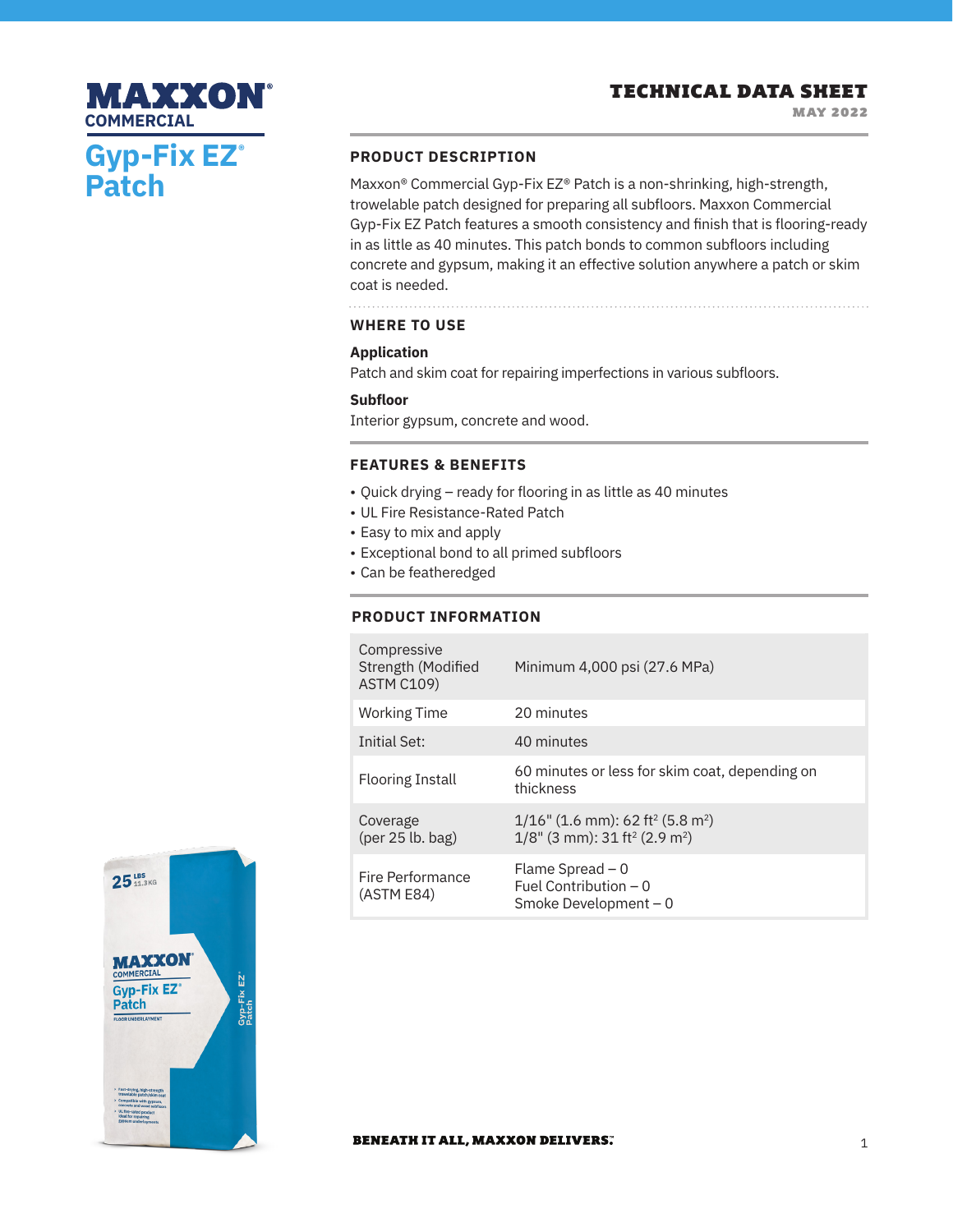MAY 2022

## **ENVIRONMENTAL IMPACT**

**Gyp-Fix EZ®**

**MAXXON®** 

**Patch**

**COMMERCIAL**

| Sample USGBC LEED® Credit Areas* |                 |                                                                                           |  |  |  |  |  |
|----------------------------------|-----------------|-------------------------------------------------------------------------------------------|--|--|--|--|--|
| <b>Project</b>                   | <b>Credit</b>   | <b>Category</b>                                                                           |  |  |  |  |  |
| <b>Environmental Quality</b>     | EQ 2            | <b>Low Emitting Materials</b>                                                             |  |  |  |  |  |
|                                  | EO <sub>4</sub> | <b>Indoor Air Quality Assessment</b>                                                      |  |  |  |  |  |
|                                  | EO <sub>9</sub> | Acoustic Performance                                                                      |  |  |  |  |  |
| Material & Resources             | MR 3            | <b>Building Product Disclosure</b><br>and Optimization - Sourcing<br><b>Raw Materials</b> |  |  |  |  |  |

*\* Credits may vary depending on project type and Maxxon products used.*

#### **CODE LISTINGS**

- ICC ESR 2540
- UL ER 8477-01
- HUD1286e

#### **UL FIRE RESISTANCE-RATED DESIGNS**

| <b>UL Design</b><br>G230<br>G516<br>G524<br>G561<br>J917<br>J919<br>J920 | L201<br>L <sub>202</sub><br>L206<br>L208<br>L <sub>209</sub><br>L210<br>L211 | L508<br>L509<br>L510<br>L511<br>L512<br>L513<br>L514         | L524<br>L525<br>L526<br>L527<br>L528<br>L529<br>L530         | L541<br>L542<br>L543<br>L545<br>L546<br>L547<br>L549         | L564<br>L565<br>L567<br>L569<br>L570<br>L571<br>L573         | L589<br>L590<br>L592<br>L593<br>M500<br>M502<br>M503         | M514<br>M515<br>M517<br>M518<br>M519<br>M530<br>M531 |
|--------------------------------------------------------------------------|------------------------------------------------------------------------------|--------------------------------------------------------------|--------------------------------------------------------------|--------------------------------------------------------------|--------------------------------------------------------------|--------------------------------------------------------------|------------------------------------------------------|
| J924<br>J927<br>J931<br>J957<br>J958<br><b>J991</b><br>J994<br>L006      | L212<br>L501<br>L502<br>L503<br>L504<br>L505<br>L506<br>L507                 | L515<br>L516<br>L517<br>L518<br>L519<br>L520<br>L522<br>L523 | L533<br>L534<br>L535<br>L536<br>L537<br>L538<br>L539<br>L540 | L551<br>L552<br>L556<br>L557<br>L558<br>L560<br>L562<br>L563 | L574<br>L576<br>L577<br>L579<br>L581<br>L583<br>L585<br>L588 | M504<br>M505<br>M506<br>M507<br>M508<br>M510<br>M511<br>M513 |                                                      |
|                                                                          |                                                                              |                                                              |                                                              |                                                              |                                                              |                                                              |                                                      |
| <b>ULC Design</b>                                                        |                                                                              |                                                              |                                                              |                                                              |                                                              |                                                              |                                                      |
| L003<br>L201                                                             | L511<br>L512                                                                 | M500<br>M501                                                 | M503<br>M514                                                 | M520<br>M521                                                 |                                                              |                                                              |                                                      |

For more information on current UL and ULC Designs, contact Maxxon Corporation.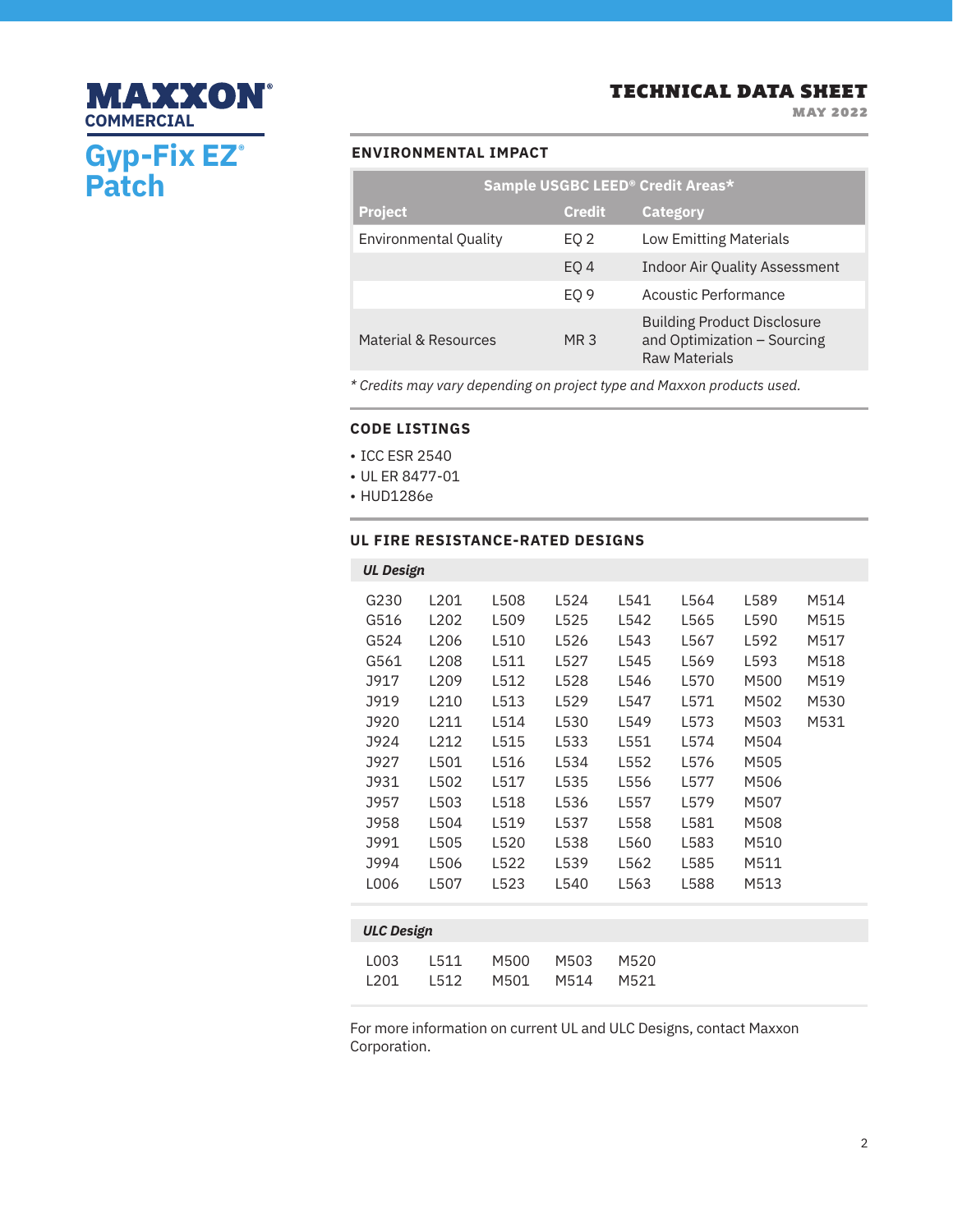MAY 2022

# MAXXON **COMMERCIALGyp-Fix EZ® Patch**

#### **INSTALLATION**

Building interior and floor should be maintained above 50 °F (10 °C) for at least 24 hours prior to installation and until Maxxon Commercial Gyp-Fix EZ Patch has set. There should be no air movement until Maxxon Commercial Gyp-Fix EZ Patch has set, then provide adequate air movement by opening windows to hasten patch drying. Minimize direct sunlight during Maxxon Commercial Gyp-Fix EZ Patch application. Follow Radiant Panel Association (RPA) recommendations at radiantprofessionalsalliance.org and turn off radiant heating systems 24 hours prior to and after installing Maxxon Commercial Gyp-Fix EZ Patch.

*Wood Subfloor Preparation* 

Wood subfloors must be structurally sound and clean and free of dust and contaminants. For best results, use a vacuum with a HEPA filter.

Wood subfloors must be primed with Maxxon® Commercial Multi-Use Acrylic Primer. See the Maxxon Commercial Multi-Use Acrylic Primer TDS at Maxxon.com for more information.

### *Concrete Subfloor Preparation*

Concrete subfloors must be structurally sound, fully cured, moisture free and have no efflorescence. The subfloor surface must be clean and free of dust and contaminants. If cracks are present prior to applying Maxxon Commercial Gyp-Fix EZ Patch, contact a structural engineer to determine the appropriate remediation.

All concrete subfloors should be tested for moisture prior to applying Maxxon Commercial Gyp-Fix EZ Patch (see Limitation 4).

*Gypsum Subfloor Preparation*

Gypsum subfloors must be structurally sound. The gypsum subfloor surface must be clean and free of dust and contaminants. For best results, use a vacuum with a HEPA filter.

For resurfacing of hard, well-bonded gypsum underlayment, use Maxxon Commercial Multi-Use Acrylic Primer. For repair of damaged or dusty old underlayments, we recommend priming the gypsum subfloor and exposed edges with Maxxon® Commercial Fortify™ Primer. See Maxxon Commercial Fortify Primer TDS at Maxxon.com for more information.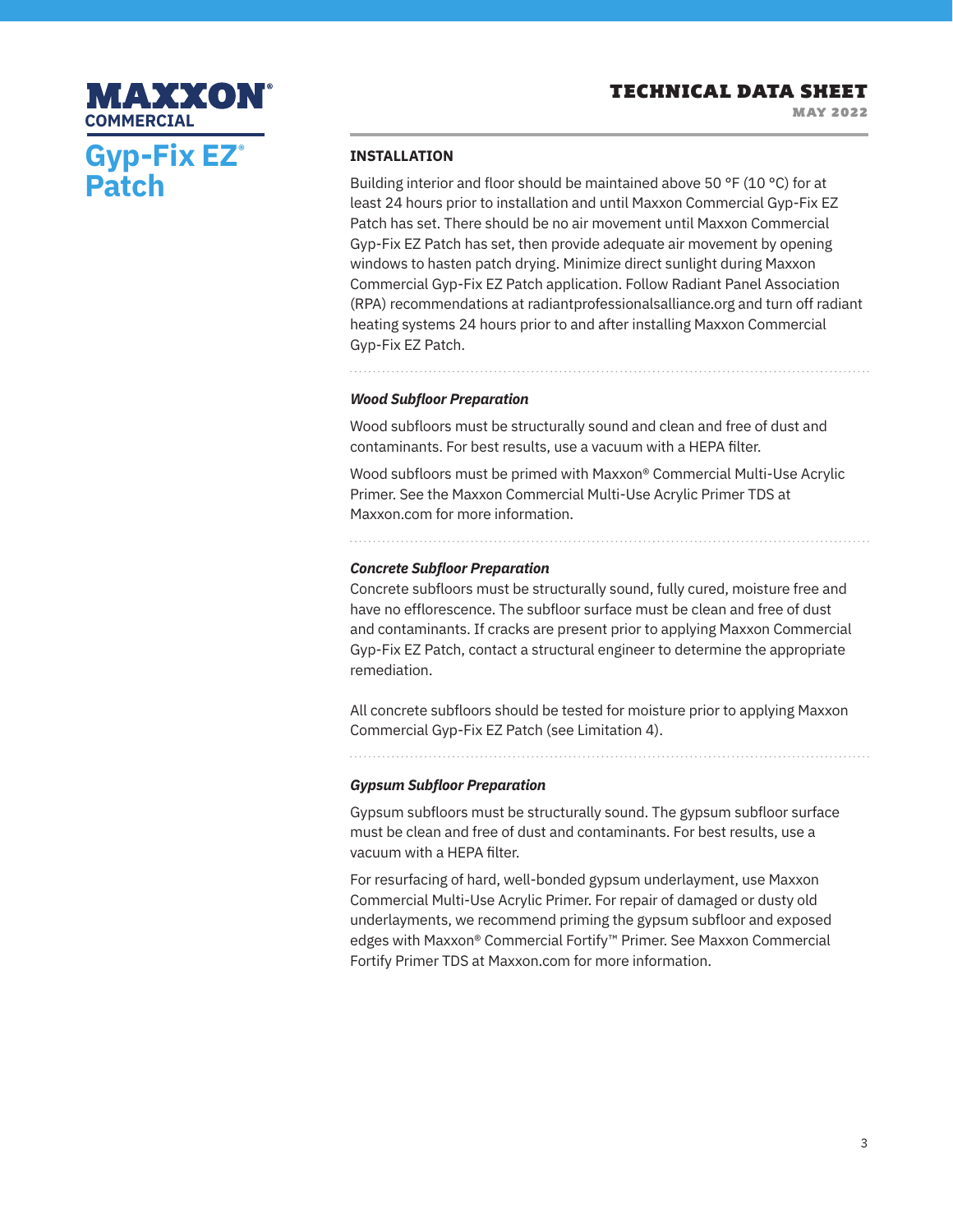MAY 2022

# MAXXON **COMMERCIALGyp-Fix EZ® Patch**

### **INSTALLATION** *Continued*

#### *Adhesive Residue Preparation*

All adhesive residue must be tested to determine if it is water-soluble or non-water-soluble. Water-soluble adhesives must be removed down to clean concrete or gypsum. Non-water-soluble adhesives must be scraped to a thin, well-bonded residual as recommended by the Resilient Floor Covering Institute (www.rfci.com) to remove thick areas and adhesive build-up. If adhesive residue is not well-bonded to the concrete or gypsum, or is brittle, powdery or otherwise weak, it must be completely removed down to clean, sound, solid concrete or gypsum. Once residue removal is complete, follow specific subfloor-type preparation as shown above.

#### **Tools**

- Mixing bucket
- Measuring cup
- High-speed mixing drill (850 rpm) with Jiffy (preferred) or egg-beater mixing paddle
- Stainless steel spatula
- Trowel

#### *Mixing*

Combine Maxxon Commercial Gyp-Fix EZ Patch powder and 4.0 qts. (3.8 L) of water using a high-speed mixer (850 rpm) with a Jiffy-type mixing paddle. Note: water must be added to mixing bucket first, then mix in powder. If needed, increase water to no more than 4.4 total qts. (4.1 L) per 25 lb. bag. Mix to a homogenous, lump-free consistency for approximately 1-2 minutes. Do not over mix.

For smaller batches, use a mixing ratio of 3 parts Maxxon Commercial Gyp-Fix EZ Patch powder to 1 part water and mix with a stainless-steel spatula.

## *Application Over Existing Concrete, Gypsum and Wood Subfloor*

Apply mixed Maxxon Commercial Gyp-Fix EZ Patch directly onto the primed floor. Spread Maxxon Commercial Gyp-Fix EZ Patch using a trowel to achieve the desired depth and surface smoothness.

### *Drying*

Dry time varies based on building conditions and depth of the applied material. A skim coat of Maxxon Commercial Gyp-Fix EZ Patch is typically ready for foot traffic in 40 minutes. Deeper areas will require longer dry times.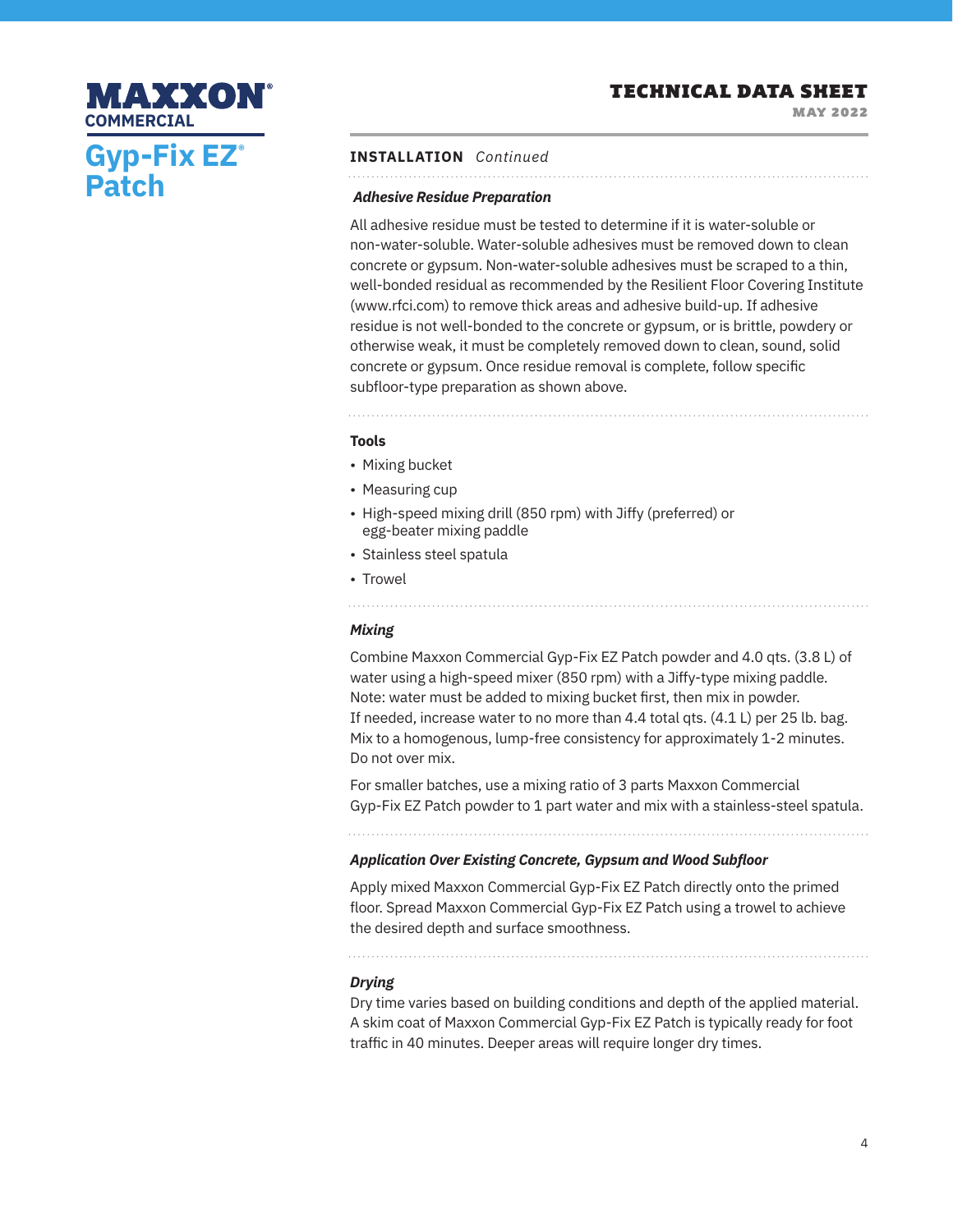MAY 2022

# **Gyp-Fix EZ® Patch COMMERCIAL**

**MAXXON®** 

#### **LIMITATIONS**

For questions regarding these limitations or for applications other than those described herein, contact Maxxon Corporation at (800) 238-8461.

- 1. For interior use only. If Maxxon Commercial Gyp-Fix EZ Patch will be installed prior to doors and windows, contact Maxxon Corporation.
- 2. For on or below grade applications, contact Maxxon Corporation.
- 3. Maxxon Commercial Gyp-Fix EZ Patch is not intended to bond to wet subfloors and is not a vapor or moisture barrier. Never install a moisture vapor barrier product over Maxxon Commercial Gyp-Fix EZ Patch. Do not use where Maxxon Commercial Gyp-Fix EZ Patch will come in prolonged contact with, or repetitive exposure to, water or water vapor.
- 4. It is the responsibility of the general contractor to complete moisture testing before Maxxon Commercial Gyp-Fix EZ Patch is installed. If testing is necessary, use the methods specified by the flooring manufacturer, typically ASTM F710. If the MVER exceeds 5 lbs.  $(2.3 \text{ kg})/1,000 \text{ ft}^2 (92.9 \text{ m}^2)/24$  hours or an RH greater than 80%, treat the concrete subfloor with Maxxon® Commercial MVP One Primer or Maxxon® Commercial MVP Two-Part Epoxy. If the flooring manufacturer specifies more stringent moisture limitations or practices, they must be followed. Contact Maxxon Corporation for further information.
- 5. All subfloors above crawl spaces must be protected by a vapor barrier. Special instructions must be followed when applying Maxxon Commercial Gyp-Fix EZ Patch to plastic vapor barriers, over particleboard, chipboard, hardboard such as Masonite®, Lauan panels, metal, asbestos, or any other non-dimensionally stable materials. Contact Maxxon Corporation for more information.
- 6. Turn off radiant heating systems 24 hours prior to and after installation.
- 7. Do not clean subfloors with oil-based or silicone-based sweeping compounds. These compounds leave a film on the subfloor surface that will interfere with bond development. Instead, use a vacuum with a HEPA filter to clean the subfloor.
- 8. For applications where organic adhesives, asphalt, coal-tar based adhesives and other oil-based contaminants are found, contact Maxxon for proper remediation methods.
- 9. Maxxon Commercial Gyp-Fix EZ Patch may be scheduled before or after installation of drywall. For applications before drywall, contact Maxxon Corporation.
- 10. Maxxon underlayments are non-structural and therefore cannot be expected to reinforce structurally deficient subfloors. The structural floor should be adequate to withstand design loads with deflection limitations of L/360. Some floor coverings may require more restrictive deflection limits. Determining the appropriate structural design of the floor is not the responsibility of Maxxon nor the Maxxon applicator.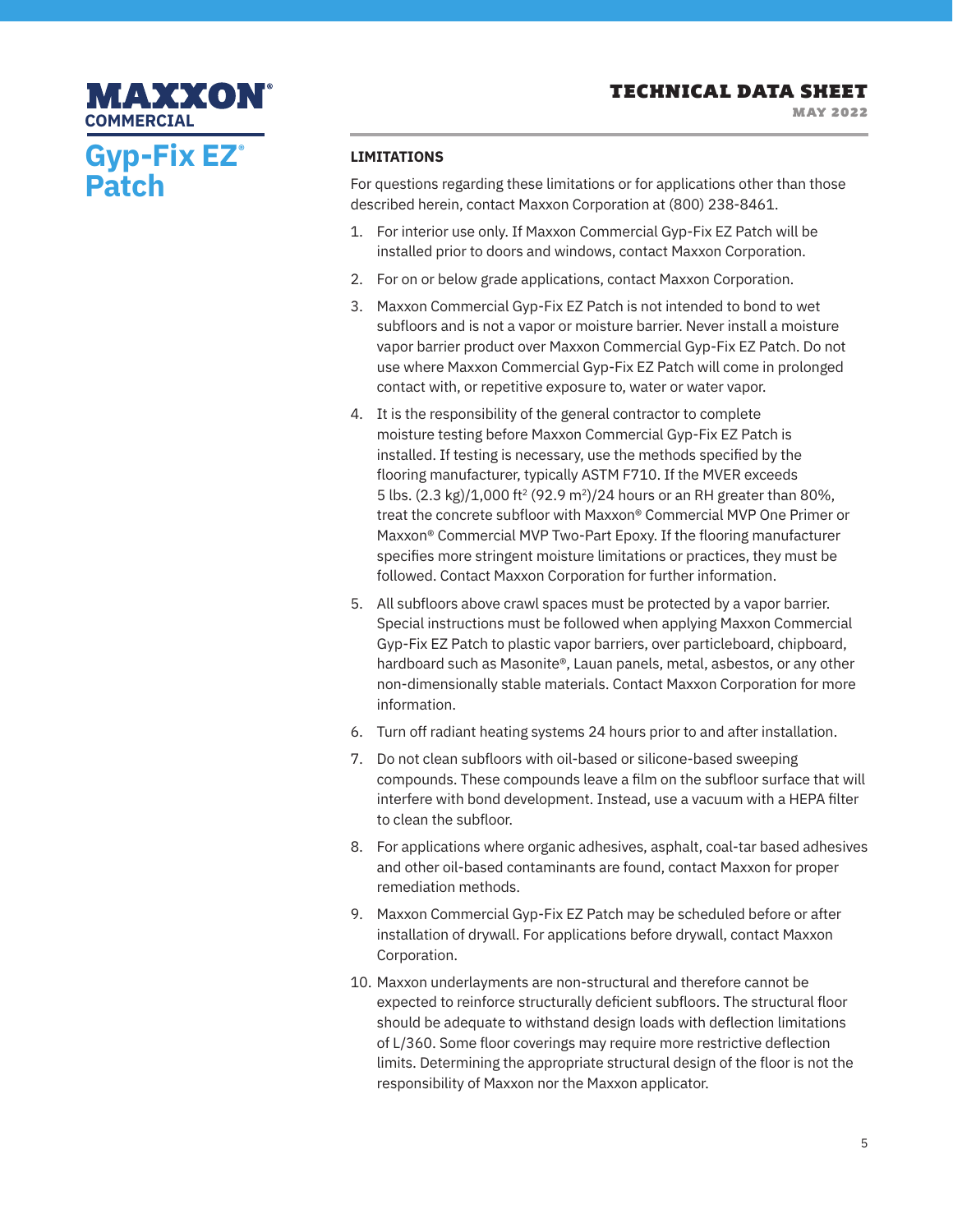MAY 2022

# **Gyp-Fix EZ® Patch COMMERCIAL**

MAXXON

#### **LIMITATIONS** *Continued*

- 11. Respect active control joints. Always ensure such joints are honored completely through Maxxon Commercial Gyp-Fix EZ Patch. In cases where control or expansion joints are not present in the subfloor, or cracking has occurred due to slab movement, consult a structural engineer.
- 12. Avoid walking on installed surface until set, typically within 40-60 minutes.
- 13. To limit damage where Maxxon Commercial Gyp-Fix EZ Patch will be subjected to heavy wheeled or concentrated loads, place temporary wood planking over the Maxxon Commercial Gyp-Fix EZ Patch.
- 14. Prior to floor-covering installation, a moisture test of Maxxon Commercial Gyp-Fix EZ Patch is highly recommended. When testing Maxxon Commercial Gyp-Fix EZ Patch for dryness, use ASTM F2659. The moisture content should not exceed 5%. The RH should not exceed 80%. Do not install floor goods until those limitations are met. If the flooring manufacturer specifies more stringent moisture limitations, they must be followed. Reference Maxxon® Underlayment & Finished Floor Goods Installation Procedures brochure at Maxxon.com.
- 15. Maxxon Commercial Gyp-Fix EZ Patch cannot be used as part of a wear surface system.

### **FLOOR COVERING CONSIDERATIONS**

Floor goods can be installed once Maxxon Commercial Gyp-Fix EZ Patch passes a moisture test. Refer to Maxxon® Underlayment & Finished Floor Goods Installation Procedures brochure at Maxxon.com.

### **STORAGE AND DISPOSAL**

Store in original sealed packaging in a cool, dry environment and protect from humidity and water. Recommended storage temperature range of 50 - 100 °F (10 - 38 °C). Dispose of contents and container in accordance with all applicable regulations.